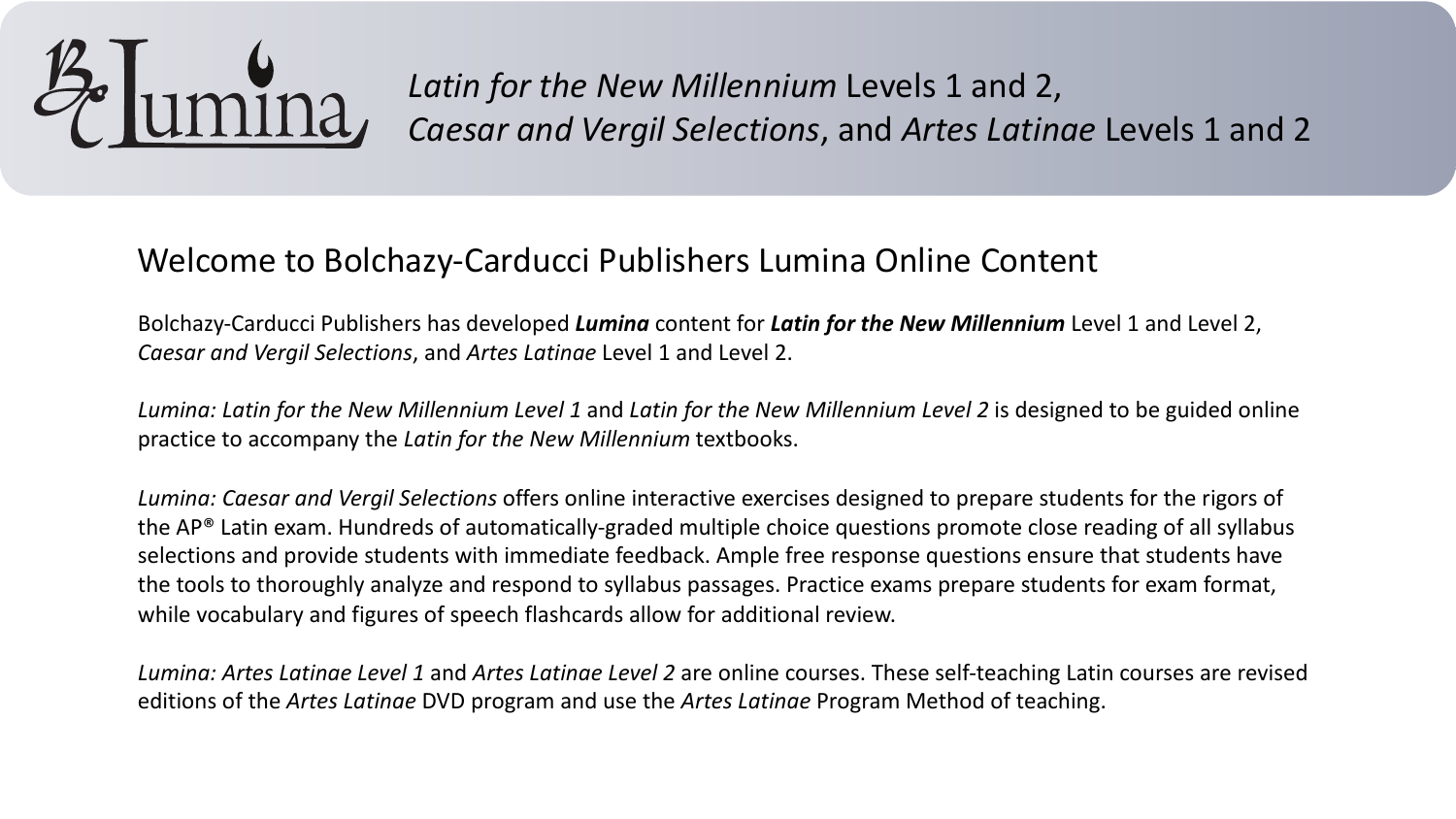

*Lumina* is available for individual learners and for classrooms.

- For individuals and classrooms not using a school learning management system, *Lumina* is available from Bolchazy-Carducci Publishers Moodle site.
- For classrooms with a school LTI link compatible, learning management system LTI links are provided for the *Lumina* content.

*A few examples of LTI link compatible learning management systems: Canvas, Moodle, Schoology, Blackboard, and Blackbaud*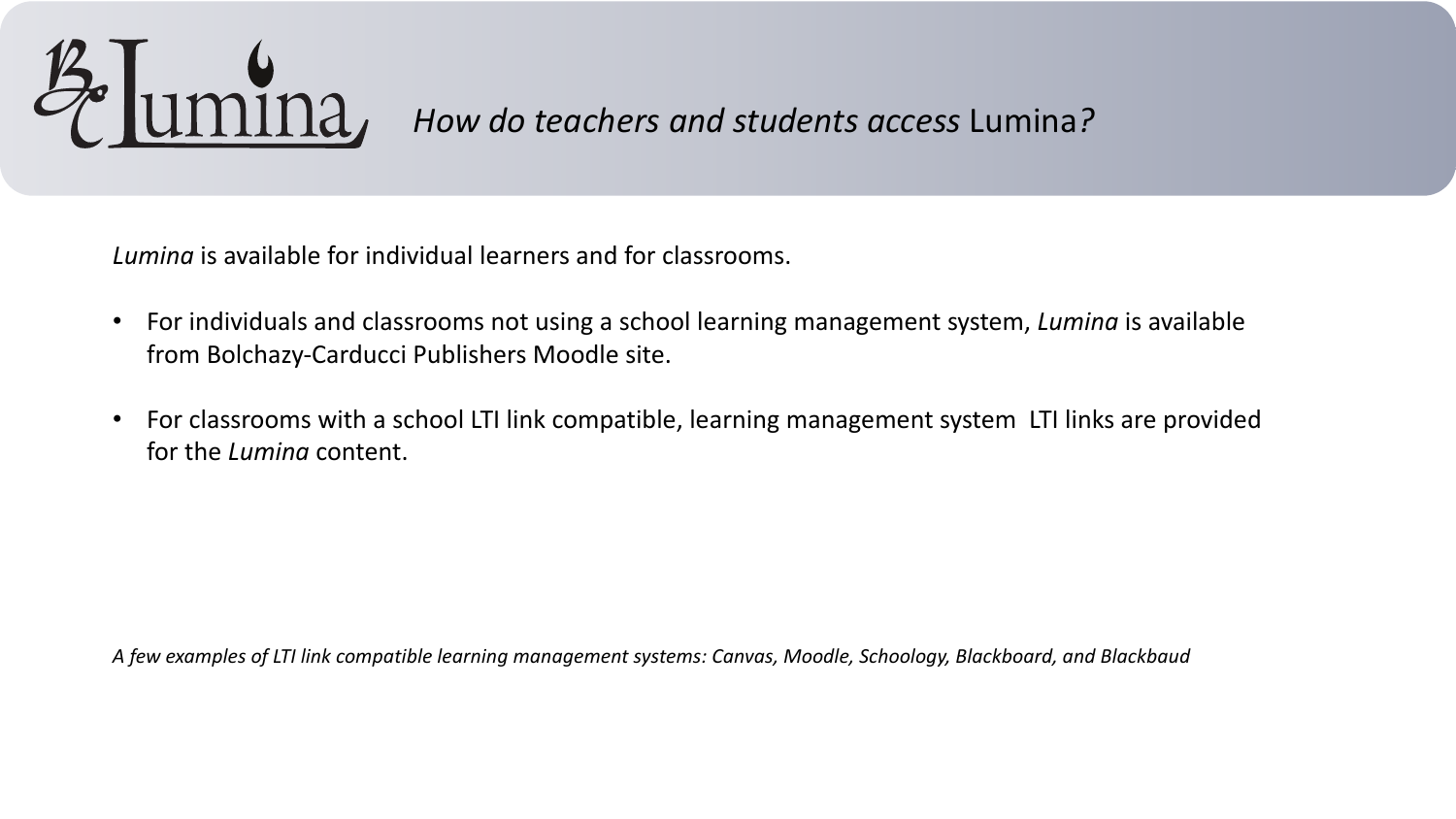

*Lumina* is sold as a one-year subscription.

- An individual user subscription is 365 days from the day of purchase confirmation.
- A school one-year subscription is July 15th of the purchase year until July 15th of the next year.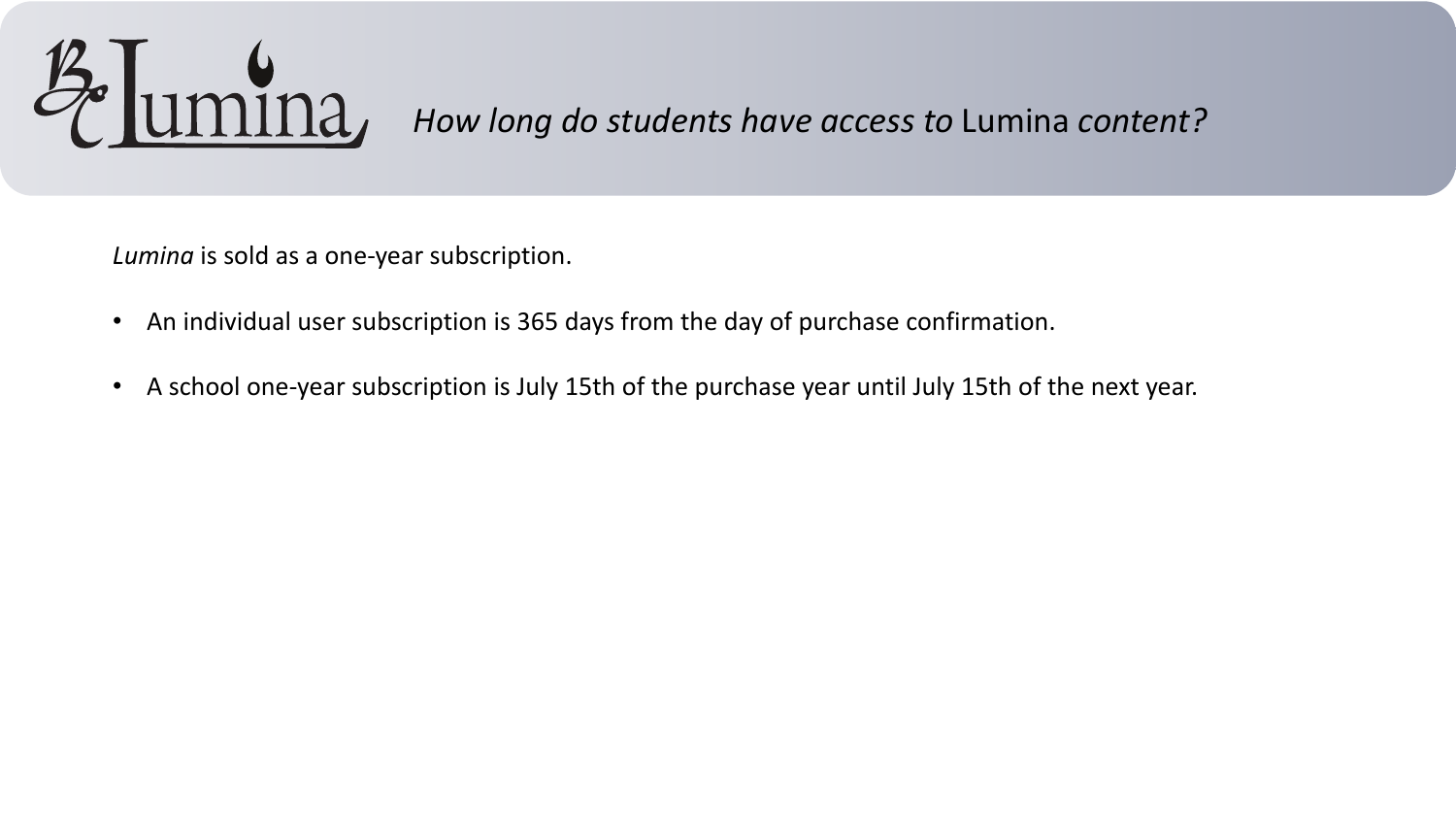

- [Hardware: Lumina content requires a](https://play.google.com/store/apps/) [device with int](https://itunes.apple.com/us/app/)ernet access. The browser, so no additional RAM or disk space is required other than you
- Software: Windows: 7/8/10, VISTA; Apple: Macintosh OS X
- Web browsers: Windows: Internet Explorer 10 or above, Mozilla/Firefo Firefox, Safari 1.x or higher, Chrome 54.0.2840.99m or higher
- Mobile Devices\*: Web or learning management system App. Viewing c and tablets is supported on mobile web browsers, but the activities fur management system App. The learning management system Apps are free and available from the from the from the f Apple App store: https://itunes.apple.com/us/app/ and the GooglePlay https://play.google.com/store/apps/.

*\*NOTE: some activities function better using a Windows or Macintosh computer/laptop.*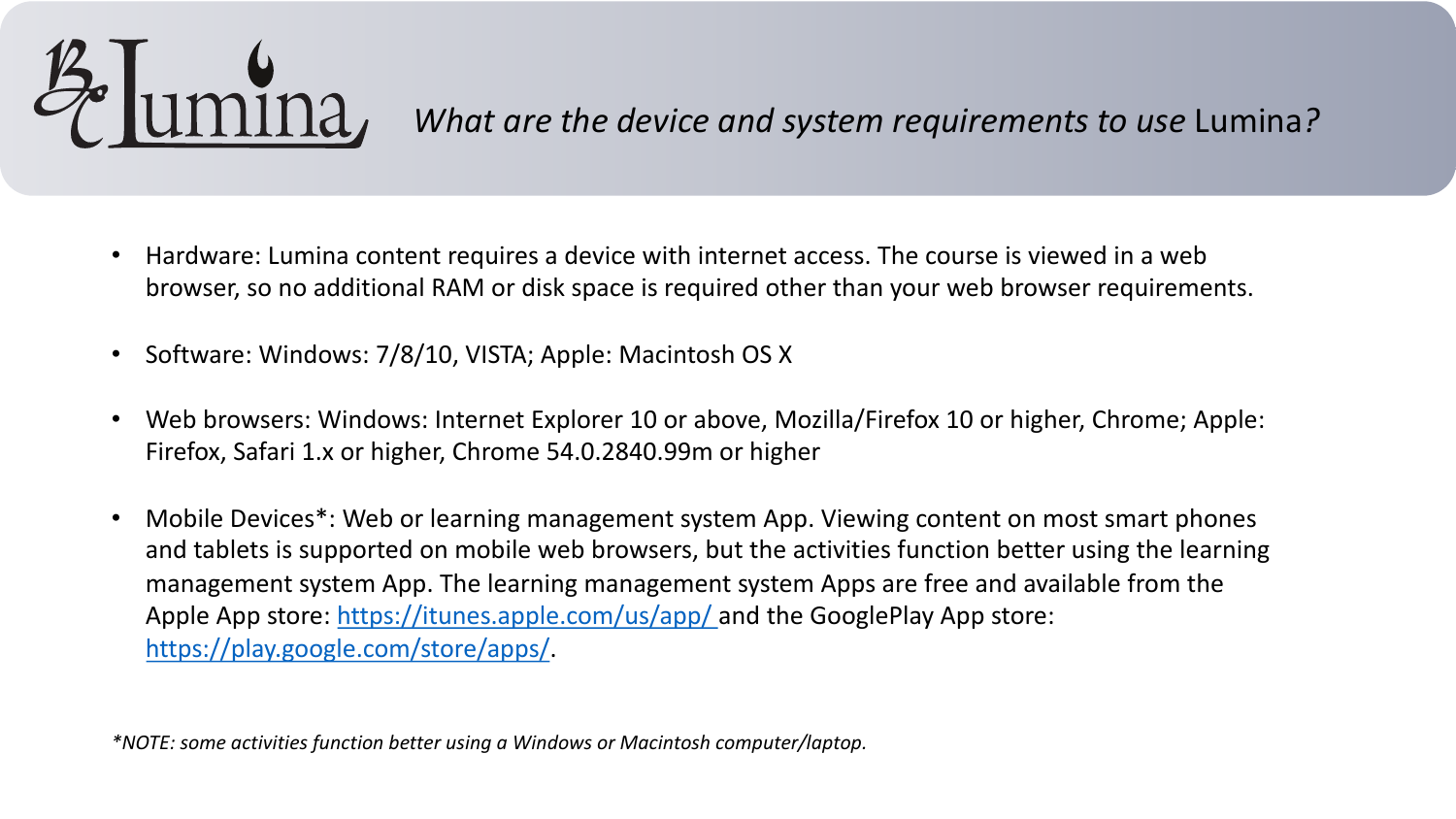

*Lumina* is purchased from the Bolchazy-Carducci Publishers website: www.

Select your buying option and check out (place your order). You will receive a confirmation email with instruction how to access the *Lumina* content based on your purchase.

- *Lumina: Latin for the New Millennium* has three buying options: Individ learning management system, or Classroom with a learning management
- *Lumina: Caesar and Vergil Selections* can be purchased for classrooms with learning management of learning management of the learning management of learning management of the learning management of learning management o system, as well as for individuals and classrooms without a learning management
- *Lumina: Artes Latinae* is accessible only as a course in the Bolchazy-Car

*School purchase orders are accepted. Email purchase orders to orders@bolchazy.com*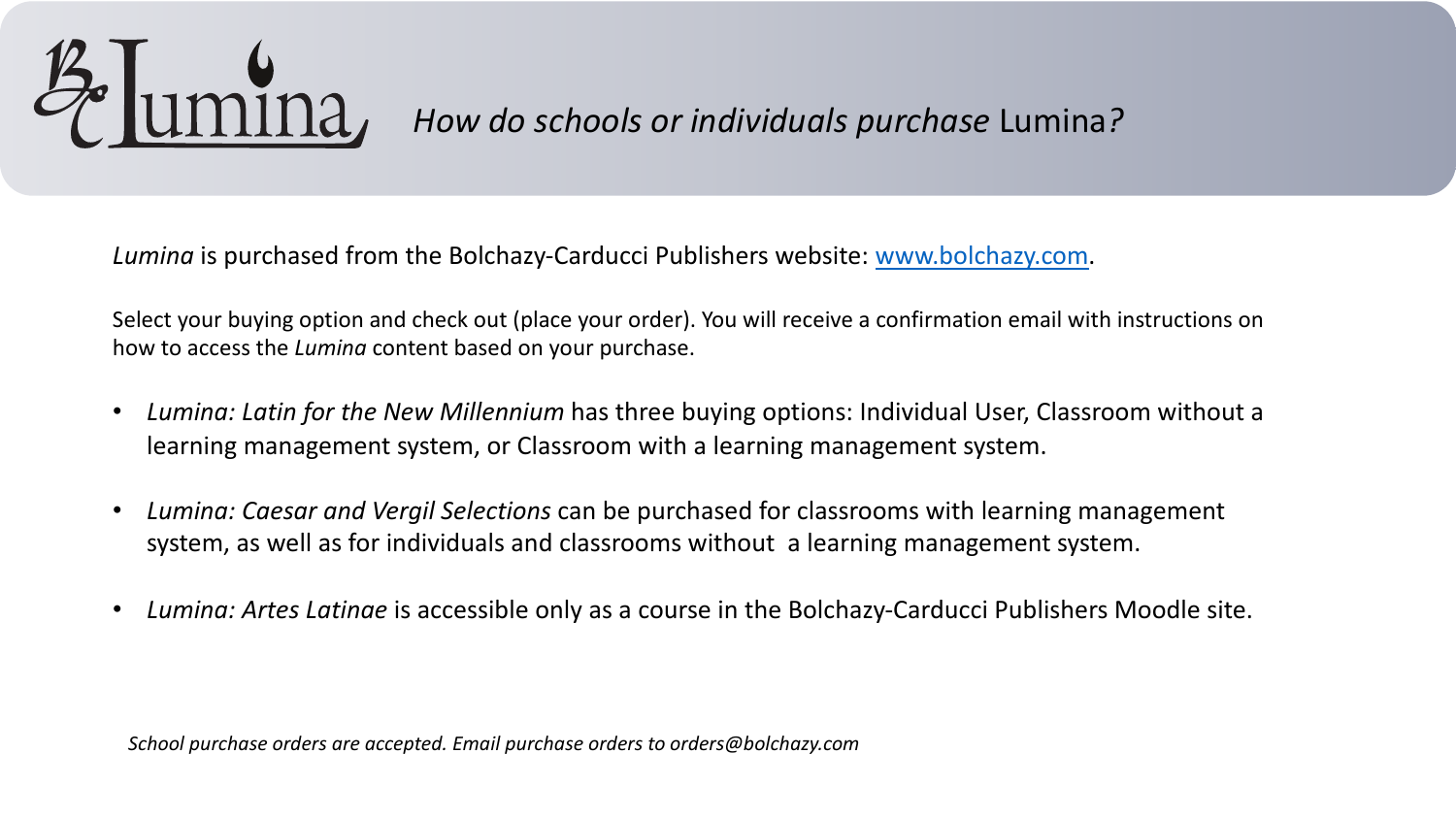

*Lumina* is sold as a one-year subscription with individual and classroom fe

- *Lumina: Latin for the New Millennium* has three buying options:
	- Individual User \$10.00 per user
	- [Classroom without](mailto:lumina@bolchazy.com) a learning management system \$10.00 per use
	- Classroom with a learning management system
		- Level 1, \$150.00 per class *(30 or fewer students per class; contact us if*
		- Level 2, \$125.00 per class *(30 or fewer students per class; contact us if*
- *Lumina: Caesar and Vergil Selections*  \$10.00 per user
- *Lumina: Artes Latinae* is accessible only as a course in the Bolchazy-Car
	- Level 1, \$75.00 per user
	- Level 2, \$100.00 per user

*Contact us: lumina@bolchazy.com for a quote or to schedule an online meeting for more information about 20*